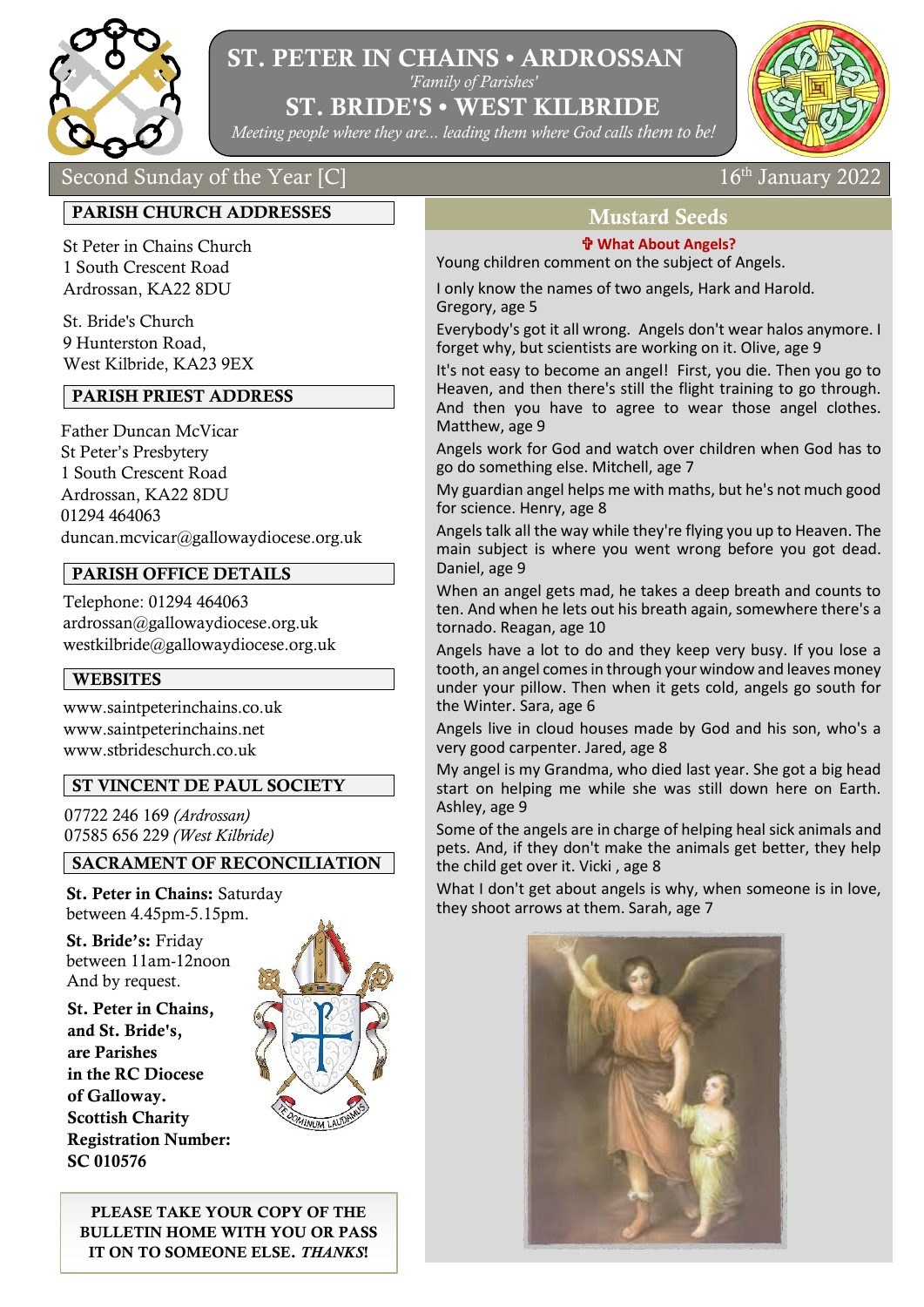| Second Sunday of the Year [C] 2022   |                                                                                                                                                             |                                                                                 |                                                                                                                                               |                                       |
|--------------------------------------|-------------------------------------------------------------------------------------------------------------------------------------------------------------|---------------------------------------------------------------------------------|-----------------------------------------------------------------------------------------------------------------------------------------------|---------------------------------------|
| <b>January</b><br>2022               | St Peter-in-Chains, Ardrossan<br>www.saintpeterinchains.co.uk<br>www.stbrideschurch.co.uk<br>Father Duncan McVicar<br>Please note all Masses in St. Peter's | Fr. Duncan<br><b>McVicar</b><br>assisted by<br>Fr. Gerry<br>Hamill<br>(Retired) | www.stevenstonstjohns.com<br>www.rcsaltcoats.com<br>Canon Martin Poland<br>assisted by Fr. Benjamin Mkeri<br>and Canon Matt McManus (Retired) |                                       |
|                                      | are Live Streamed                                                                                                                                           | St Bride's                                                                      | St. John's                                                                                                                                    | St. Mary's                            |
| Saturday<br>15 <sup>th</sup> January | 2 <sup>nd</sup> Sunday of the Year<br>Mass at 5.30pm<br>Offered for those facing religious discrimination and persecution.                                  |                                                                                 |                                                                                                                                               | Vigil Mass<br>at $4.30 \text{pm}$ (L) |
| Sunday<br>16 <sup>th</sup> January   | 2 <sup>nd</sup> Sunday of the Year<br>Mass at 10.30am<br>Offered for our parishes                                                                           | Mass at<br>12.15pm                                                              | Mass at 11.30am<br>(L)                                                                                                                        | Mass at 10am (L)                      |
| Monday<br>17 <sup>th</sup> January   | <b>Memorial of St. Anthony</b><br>Mass at 10am<br>Offered for Nan Donohoe (SI), Michael McCabe (RD)                                                         |                                                                                 |                                                                                                                                               |                                       |
| Tuesday<br>18 <sup>th</sup> January  | Requiem Mass for John McMillan<br>Mass at 10am<br>(Week of prayer for Christian Unity begins)                                                               | Adoration<br>9.30<br>Mass at 10am                                               |                                                                                                                                               | Mass at 10am (L)                      |
| Wednesday<br>19th January            | 2 <sup>nd</sup> Week of the Year<br>Mass at 10am<br>Offered for Tommy McLaughlin (RD), Bill Armstrong (RD)                                                  |                                                                                 | Mass at 10am (L)                                                                                                                              |                                       |
| Thursday<br>20 <sup>th</sup> January | 2 <sup>nd</sup> Week of the Year<br>Mass at 10am<br>Offered for Anne Kavanagh (RD),<br>Anonymous Person (SI), Frances (nee Ketchen) (A)                     |                                                                                 |                                                                                                                                               | Mass at 10am (L)                      |
| Friday<br>21 <sup>st</sup> January   | <b>Memorial of St. Agnes</b><br>Mass at 10am<br>Offered for Lisa Hammond (RD),<br>Alice Farrell (RD), Mary Reilly (SI)                                      | Adoration<br>11.30<br>Mass at<br>12 noon                                        | Mass at 10am (L)                                                                                                                              |                                       |
| Saturday<br>22 <sup>nd</sup> January | 3 <sup>rd</sup> Sunday of the Year (Sunday of the Word of God)<br>Mass at 5.30pm<br>Offered for June Doherty (A), Ross McKellar (RD)                        |                                                                                 |                                                                                                                                               | Vigil Mass<br>at $4.30 \text{pm}$ (L) |

## **SYNOD TOPIC TEN - FORMING OURSELVES IN SYNODALITY:**

Synodality, that is journeying together, involves ongoing learning, and being open to change. What do we need to help us to be more capable of 'walking together', listening to one another, participating in mission, and engaging in dialogue? What training do lay leaders need to ensure they exercise their authority in a synodal way - i.e. that every member of the community is welcomed, respected and listened to? Fr. Stephen Latham has created a short video reflection, which is available on the diocesan webpage [gallowaydiocese.org.uk/synod](http://gallowaydiocese.org.uk/synod-news)[news,](http://gallowaydiocese.org.uk/synod-news) and at <https://youtu.be/NLWin4xIOSg> to help you consider these questions. The diocesan team will be pleased to receive all feedback on these questions at [synod@gallowaydiocese.org.uk,](mailto:synod@gallowaydiocese.org.uk) which will also be addressed during parish synod encounters in the coming weeks. Next week: Summary of Synod responses so far

My Jesus, I believe that you are present in this Holy Sacrament of the altar. I love you above all things and I passionately desire to receive you into my soul. Since I cannot now receive you sacramentally, come spiritually into my soul so that I may unite myself wholly to you now and forever. Amen.

**Prayer for Spiritual Communion**

#### PLEASE REMEMBER IN YOUR PRAYERS THIS WEEK

*Jim Boyle, Harry Sammons.*

#### ✚ Those who have died recently:

*James (Jimmy) Meehan, Michael McCabe, Alice Farrell (USA), Ross McKellar, Tommy McLaughlin, Bill Armstrong, Anne Kavanagh, Lisa Hammond, Ann Taylor, John McMillan Snr.*

#### ✚ Those who died at this time of Year:

*David Gallagher 2011, Mary Boyce Gillies 2012, Theresa McDermott 2000, George Agostini 2006, Maureen McKenzie 2014, Janis McSkimming 2010, James Murray 1972, Rena Scullion 2008, Canon Michael Farrington 2009, Margaret McLaughlan 2005, Thelma Carrick 2005, Annie Boyle O'Hare 1967, Celio Staffieri 2017, Mary Catherine Teggart 1999, Frances Vennard 2000, Thomas West 2005, Bessie Brown 1982, Peggy Gray 2010, [Addie Hissey](file://///192.168.0.13/Public/Data%20Z/George/Home/Websites/SaintPeterInChains.net/Profiles/HisseyAddie.htm) 2009, Margaret McMillan 2009, Margaret Jane Brennan 1964, Betty Kelly 2011, Hugh Taylor 2016, John Curran 2013, Annie Monan 1998*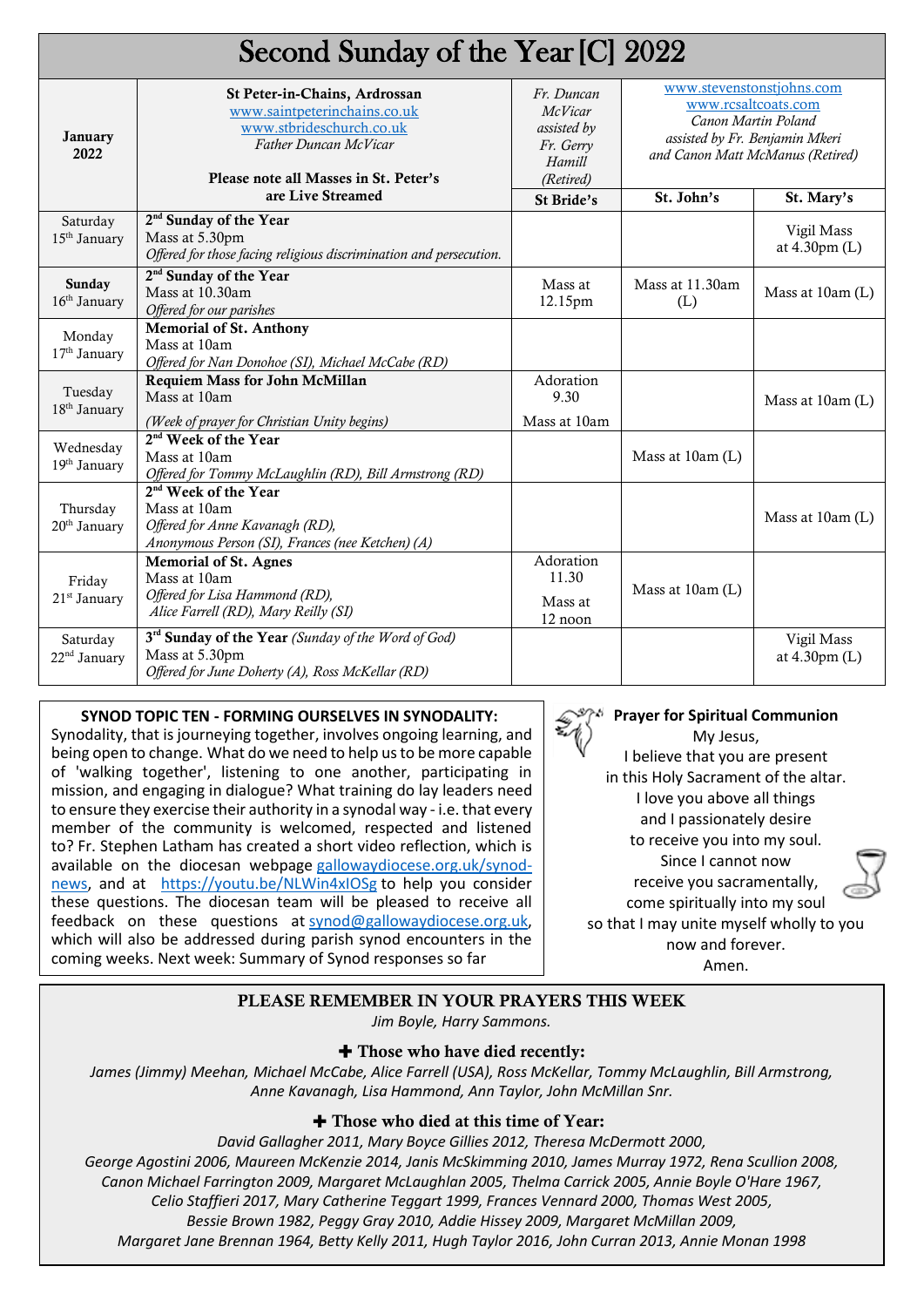# *St. Bride's & St. Peter's Notices*

► **REQUIEM MASS FOR JOHN MCMILLAN** Please pray for the Repose of the Soul of John McMillan who died on 6th January 2022, aged 78 years. His Requiem Mass will be in St. Peter's on Tuesday, 18th January at 10am, followed by Interment at Ardrossan Cemetery. His month's mind Mass will be on Monday  $7<sup>th</sup>$  February. May he rest in peace and rise in glory.

**► ST BRIDE'S PASTORAL COUNCIL** St Bride's Pastoral Council will meet on Tuesday, 18th January 2022 at 4pm in the Church Community Room.

► **CHANA - THANK YOU SO MUCH** We were able to send more than £1000 to The Night Before Christmas Charity. They provided gifts for children of all ages and adults who are especially vulnerable or isolated over the holiday period. A total of 150 gifts were delivered in North Ayrshire. Thank you for your continued generosity.

**► SINGING AND MUSIC AT ST. PETER'S** The Choir has been meeting regularly in Church with David. If you are interested in joining the choir, Cantor or play music at Mass please contact the parish office.

**► ST. BRIDE'S READERS** a new rota will soon be drawn up for this ministry. Anyone who would like to be included please contact Betty on 07876406735.

**► ST BRIDE'S SUNDAY TEAS** due to the current Covid situation we regret to announce there will be no teas or coffees served after Sunday Mass until further notice.

#### Amen. **Catholic Trivia - Did you know..?**

In An Emergency, Anyone Can Baptise – Although the ordinary ministers of Baptism are bishops, priests and deacons, anyone can baptise in an emergency, even a non-baptised person. This extraordinary decision can be attributed to the necessity of Baptism for salvation and the Church's desire to make it readily available to all.

#### ST. PETER'S PARISH STEWARDSHIP

Offertory Cash Collection 9th Jan. 2022: £585.01 Second Collection (Building Fund): £203.15 December 2021 Bankers Orders: £4251.00

ST. BRIDE'S PARISH STEWARDSHIP Offertory Cash Collection 9th Jan. 2022: £105.00 December 2021 Bankers Orders: £1222.00

Please consider taking out a Standing Order? It would be of great benefit to our Parishes. Forms are available from the Parishes Office: [ardrossan@gallowaydiocese.org.uk](mailto:ardrossan@gallowaydiocese.org.uk) or call 01294 464063.

*Many Thanks for your support and generosity!*

#### **Benediction in our Churches**

Get the new year off to a great start by doing something for your spiritual life! There is Adoration of the Blessed Sacrament every Friday in St Peter's Church after Holy Mass, from 10.30am until 11am followed by refreshments in "St Peter's Cafe" [presuming there is no Funeral Mass]. Benediction is also available in St Bride's church every Tuesday at 9.30am and on Fridays at 11.30am. It's a wonderful chance to sit a while with the Lord and encounter him again in the Real Presence. Why don't you make an appointment with our Lord and "waste" some time with him! A little booklet called "The Thirty Minute Miracle" is available soon.

#### **Week of Prayer for Christian Unity**

Every year the week from Tuesday, 18th January until Tuesday, 25th January [Feast of the Conversion of St Paul], we are invited to pray in the intention of Christian Unity. We could use this simple prayer every day of this week:

#### **Prayer for the Week of Prayer for Christian Unity**

Heavenly Father, whose will it is that your Church should be one visible body, so that the world might see and believe: draw us and all your people closer to him who is the one Head, Jesus Christ, so that we may come closer to one another; and unite us all in a common concern to share your good news with others and further your kingdom here on earth, in the name of Christ our Lord.



#### **Prayer for a Baby**

Sleep, little Baby, sleep, the holy Angels love thee, and guard thy bed and keep a blessed watch above thee. No spirit can come near nor evil beast to harm thee: Sleep, Sweet, devoid of fear where nothing need alarm thee.

The Love which doth not sleep, the eternal arms around thee: The shepherd of the sheep in perfect love has found thee. Sleep through the holy night, Christ-kept from snare and sorrow, until thou wake to light and love and warmth to-morrow.

#### **Just for a Laugh**…

Hamish was working at the fish plant in Aberdeen when he accidentally cut off all 10 of his fingers. He went to the emergency room in the local hospital. The doctor looked at Hamish and said, 'Let's have a look at your fingers and see what we can do'. Hamish said, 'I haven't got the fingers.' 'What do you mean you haven't got the fingers? It's 2022! We have microsurgery now and all kinds of incredible techniques. I could have put them back on and made you like new! Why didn't you bring the fingers?!?' And Hamish said, ' How was I supposed to pick them up!!!